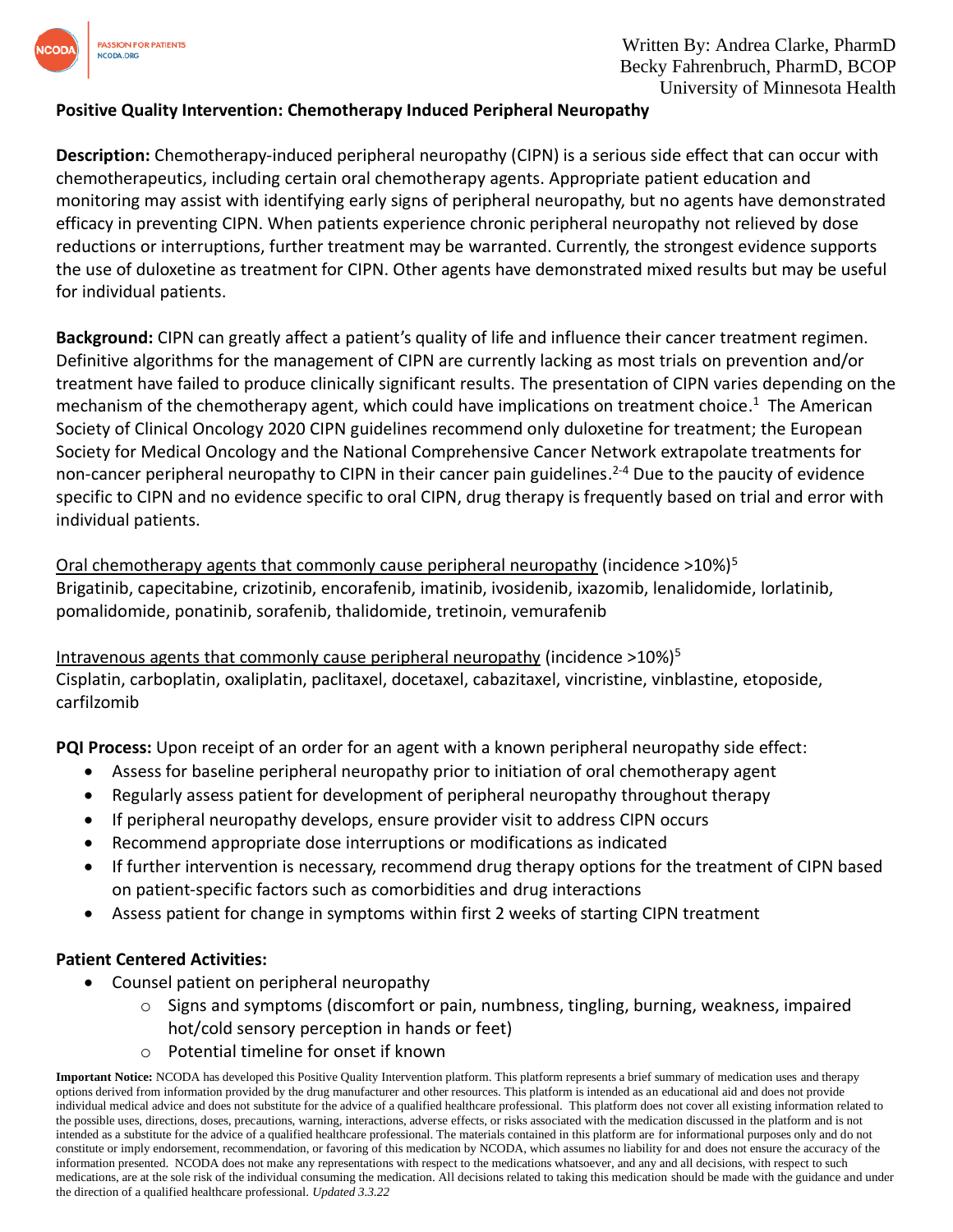

- o Management options if neuropathy develops
- For initiation of CIPN treatment, counsel patient on new therapy (see supplemental information)
	- o Titration schedule
	- o Side effects of new treatment: drowsiness, fatigue, nausea, sexual dysfunction
	- o Risks of abrupt discontinuation
- Ensure patients have contact information for the clinic and know when to call in
- Patient-specific considerations:
	- o Other causes of peripheral neuropathy
		- $\blacksquare$  Diabetes<sup>6,7</sup>
			- If potential diabetic component to neuropathy, exploration of treatment options shown to be efficacious for diabetic neuropathy should be tried
			- Ex. glycemic control, pregabalin, tricyclic antidepressants, etc
		- Vitamin B12 deficiency
		- Vasculitis
	- o Comorbidities: Renal function, cardiac function
	- o Drug interactions
- Non-pharmacologic interventions<sup>8</sup>
	- $\circ$  Consider integration of non-pharmacologic interventions into treatment plan such as using assistive devices, wearing hand/foot protection (oven mitts, gloves, socks/shoes), checking temperature of shower/bath before use with thermometer, and inspecting skin for cuts, abrasions, and burns that may not be felt daily

#### **References:**

- 1. Majithia N, Loprinzi CL, and TJ Smith. New practical approaches to chemotherapy-induced neuropathic pain: prevention, assessment, and treatment. *Oncology Williston Park*. 2016;30(11): 1020-9.
- 2. Hershman DL, Lacchetti C, Dworkin RH, et al. Prevention and management of chemotherapy-induced peripheral neuropathy in survivors of adult cancers: American Society of Clinical Oncology clinical practice guideline*. J Clin Oncol*. 2020 Jun 214;38(28):3325-48.
- 3. Fallon M, Giusti R, Aieli F, et al. Management of cancer pain in adult patients: ESMO clinical practice guidelines. *Ann of Oncol*. 2018;29(S4):iv166-iv191.
- 4. National Comprehensive Cancer Network (NCCN). NCCN Clinical practice guidelines in oncology: adult cancer pain v1.2022. https://www.nccn.org/professionals/physician\_gls/pdf/pain.pdf.
- 5. Lexicomp Online: Lexi-Drugs. Hudson, Ohio: Wolters Kluwer Clinical Drug Information, Inc.; 2019.
- 6. Bril V, England J, Franklin GM, Backonja M, et al. Evidence-based guideline: Treatment of painful diabetic neuropathy: report of the American Academy of Neurology, the American Association of Neuromuscular and Electrodiagnostic Medicine, and the American Academy of Physical Medicine and Rehabilitation. *Neurology*. 2011;76(20):1758.
- 7. Boulton AJ, Vinik AI, Arezzo JC, et al. Diabetic neuropathies: a statement by the American Diabetes Association. *Diabetes Care*. 2005;28(4):956.
- 8. Hickey M and Newton S. Telephone triage for oncology nurses (2<sup>nd</sup> ed). Pittsburgh, PA: Oncology Nursing Society. 2012;203-205.
- 9. Ogle NR and SR Akkerman. Guidance for the discontinuation or switching of antidepressant therapies in adults. *J Pharm Pract*. 2013;26:389–96.
- 10. Smith EM, Pang H, Cirrincione C, et al. Effect of duloxetine on pain, function, and quality of life among patients with chemotherapy-induced painful peripheral neuropathy: a randomized clinical trial. *JAMA*. 2013;309:1359-67.

# **Supplemental Information:**

## **Drug Therapy Options for CIPN Treatment-4, 9**

- $\bullet$  Duloxetine<sup>10</sup>
	- $\circ$  Initiate at 30 mg by mouth daily x 1 week, then increase to 60 mg daily
	- $\circ$  Taper over 1-2 weeks if discontinuing therapy
	- $\circ$  Avoid use in severe renal insufficiency (CrCl < 30mL/min) and hepatic impairment
	- o Caution: SNRIs may inhibit conversion of tamoxifen to its active metabolite, resulting in

**Important Notice:** NCODA has developed this Positive Quality Intervention platform. This platform represents a brief summary of medication uses and therapy options derived from information provided by the drug manufacturer and other resources. This platform is intended as an educational aid and does not provide individual medical advice and does not substitute for the advice of a qualified healthcare professional. This platform does not cover all existing information related to the possible uses, directions, doses, precautions, warning, interactions, adverse effects, or risks associated with the medication discussed in the platform and is not intended as a substitute for the advice of a qualified healthcare professional. The materials contained in this platform are for informational purposes only and do not constitute or imply endorsement, recommendation, or favoring of this medication by NCODA, which assumes no liability for and does not ensure the accuracy of the information presented. NCODA does not make any representations with respect to the medications whatsoever, and any and all decisions, with respect to such medications, are at the sole risk of the individual consuming the medication. All decisions related to taking this medication should be made with the guidance and under the direction of a qualified healthcare professional. *Updated 3.3.22*





**PASSION FOR PATIENTS** NCODA.ORG